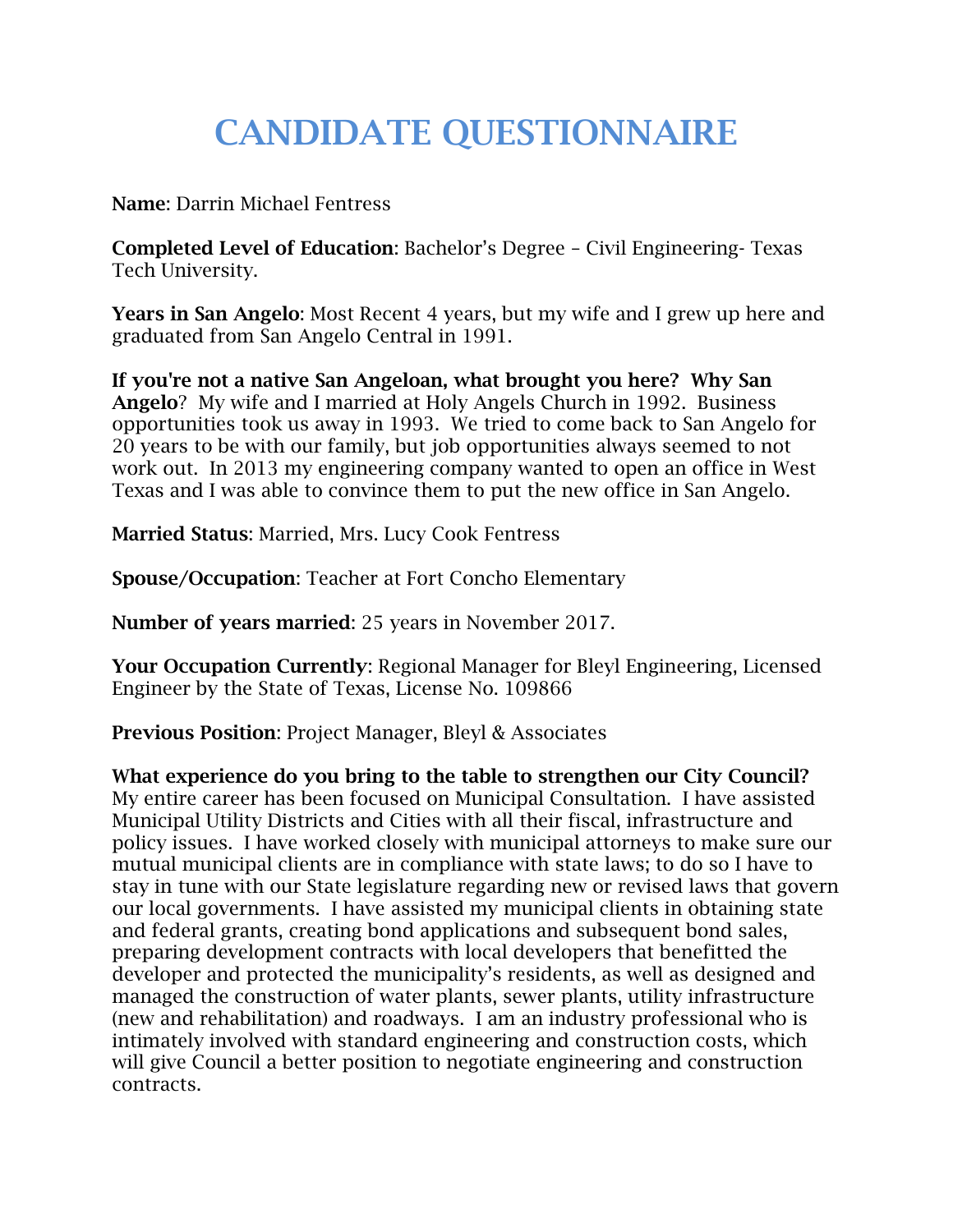#### **Organization Membership: Name of Group / Position / Years Involved**

*Use as much space as needed. List each group, affiliation, organization, board, etc. Past/Present*

Fort Concho Board of Directors – 4 years – Board Secretary San Angelo Zoning Board of Adjustments – 6 months – Board Member Galilee Homes Board of Directors – 2 Months – Board Member Leadership San Angelo – Currently attending classes. Boy Scouts of America Texas Southwest Council – 1 month – Property Committee Member Boy Scouts of America Troop 36 – 3 years - Assistant Scoutmaster Eagle Scout – Troop 36 - 1988

**Church Affiliation**: We do not have a church home at this time. My family is Christian and have worshiped in many different churches. My wife and I were raised Catholic but we have attended Baptist churches and non-denominational churches, the two most recent have been Southland Baptist Church and The Woodlands Church.

**Position Held or Membership**: N/A

**What do you feel is your greatest accomplishment personally to date**? My marriage, period. And I really can't take the credit. My wife has done so much for me and our children. Let me give you one example of how great my wife is and how blessed I am to have her.

In 2003, my wife had just graduated with her teaching degree. So now I'm the dumb one in the family, right? So, we decided I would go back to school to be a math teacher. Half way through my second semester, I was making an A in Calculus II and my wife and father began to convince me to go on and get my engineering degree. At the end of my second semester I applied to TTU, was accepted and began taking classes there in the fall of 2004. Here's the catch, my family and I lived in Odessa, my wife had just started her career and we did not think it was good to move after a year of employment, so I traveled to Lubbock on Sunday afternoons and returned home Friday afternoons. This went on for three years! My wife was the rock our whole family clung to while I was in school. She did it all, was the bread winner, took care of our two young daughters and emotionally supported me while I was struggling not only with classes but being away from them.

My marriage is my greatest accomplishment, and it always will be.

#### **What do you enjoy doing the most**?

I enjoy doing a lot of things. Professionally I enjoy working with people to help them achieve their dreams and goals. Personally, I love spending time with my wife and family kayaking, fishing, camping, backpacking, etc.

#### **Where's your primary focus or concern outside of city issues**?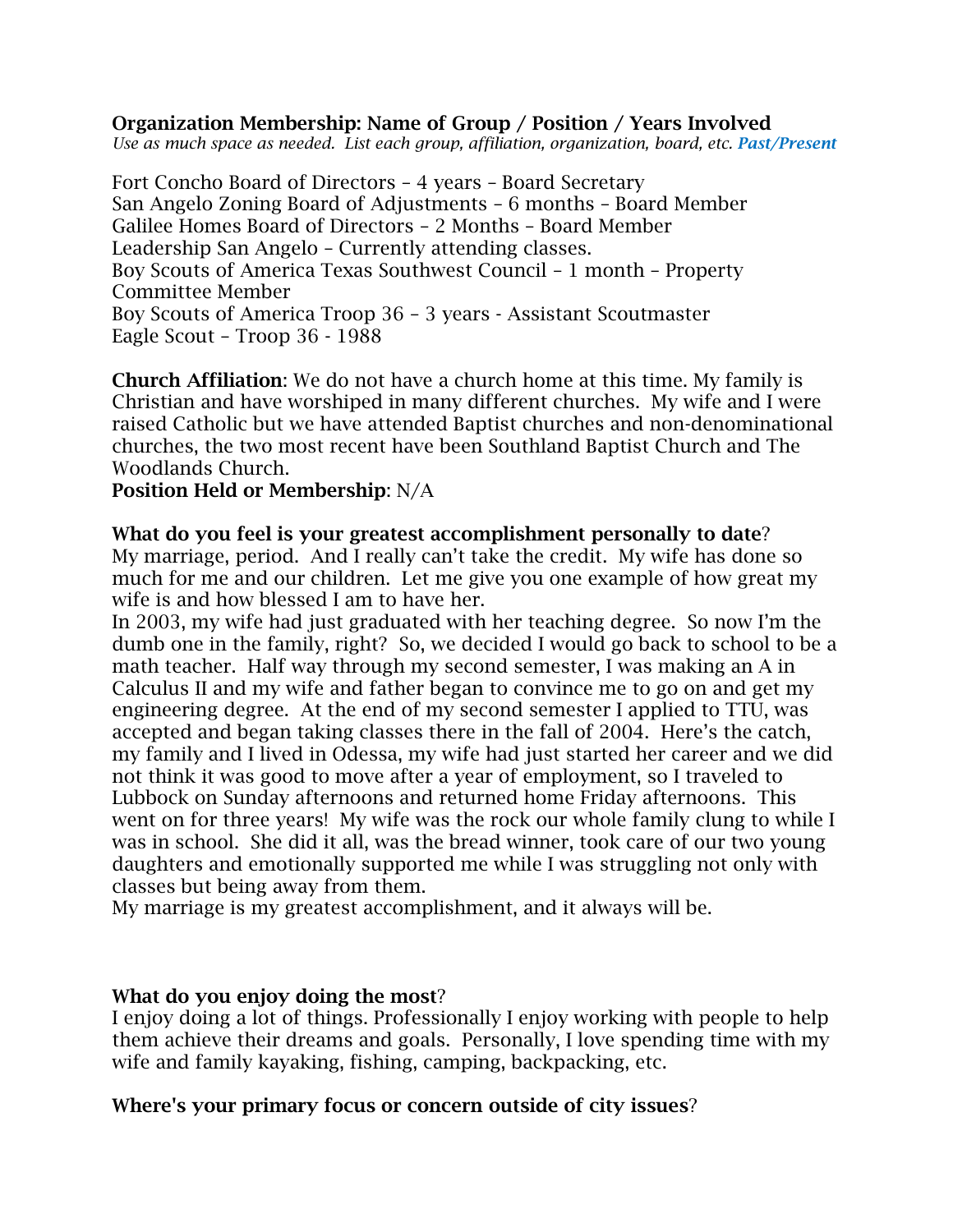Professionally, outside of city issues my primary focus is promoting my company and working to make this office a viable engineering option for West Texas municipalities.

Personally, my focus is helping my young adult children achieve their dreams and goals.

# **As a Candidate for City Council/Mayoral position, what prompted you to run**?

I have a lot of experience working with municipalities and I enjoy it. I mentioned my thought of running to a few close friends and they encouraged me to run, so here I am. I'd like to be a part of bringing fiscal accountability to our City. I want to be a voice for the other residents in SMD 1 and work to bring more businesses to San Angelo by stream lining our permitting process by being involved with issues our developers and potential businesses tell me they encounter with our City Staff.

## **What do you believe to be the biggest mistake this current Council has made in the last few years**?

Not conducting and internal audit of Republic Services. It was promised in a Council Meeting, and it should have been done. The entire trash contract was handled very poorly from a public relations standpoint. Council did a poor job of informing the public of all the benefits of the contract.

# **How would you have handled the issue you stated above**?

Once the negotiations were over and Council had decided which vendor to use, I would have pushed to be more open about all aspects of the contract, not just the cost and resources to the public, but also how it affected the City's liability with the landfill and its future. Basically, there needed to be more transparency.

## **What are your top 3 issues to address if you are elected to this office**?

First and foremost, fiscal responsibility. I was very surprised that Council did not budget the pay increase for our police force when there was a contract in place to do so. We must also promote new business and existing business expansion. We must have more private business to help lower taxes and increase city revenues. Part of this can be done with utilizing local businesses for city contracts. Did you know that only one street improvement project was awarded to a local engineering firm last year, even though Council approved three local firms to be considered by city staff? City staff has sent millions in engineering fees to Fort Worth, Dallas, Lubbock and Austin in just the last 4 years since I have been home. These firms do not have offices here, which means they do not support our local economy; I will work to put a stop to this since we have reputable firms right here that are more than capable of doing the work.